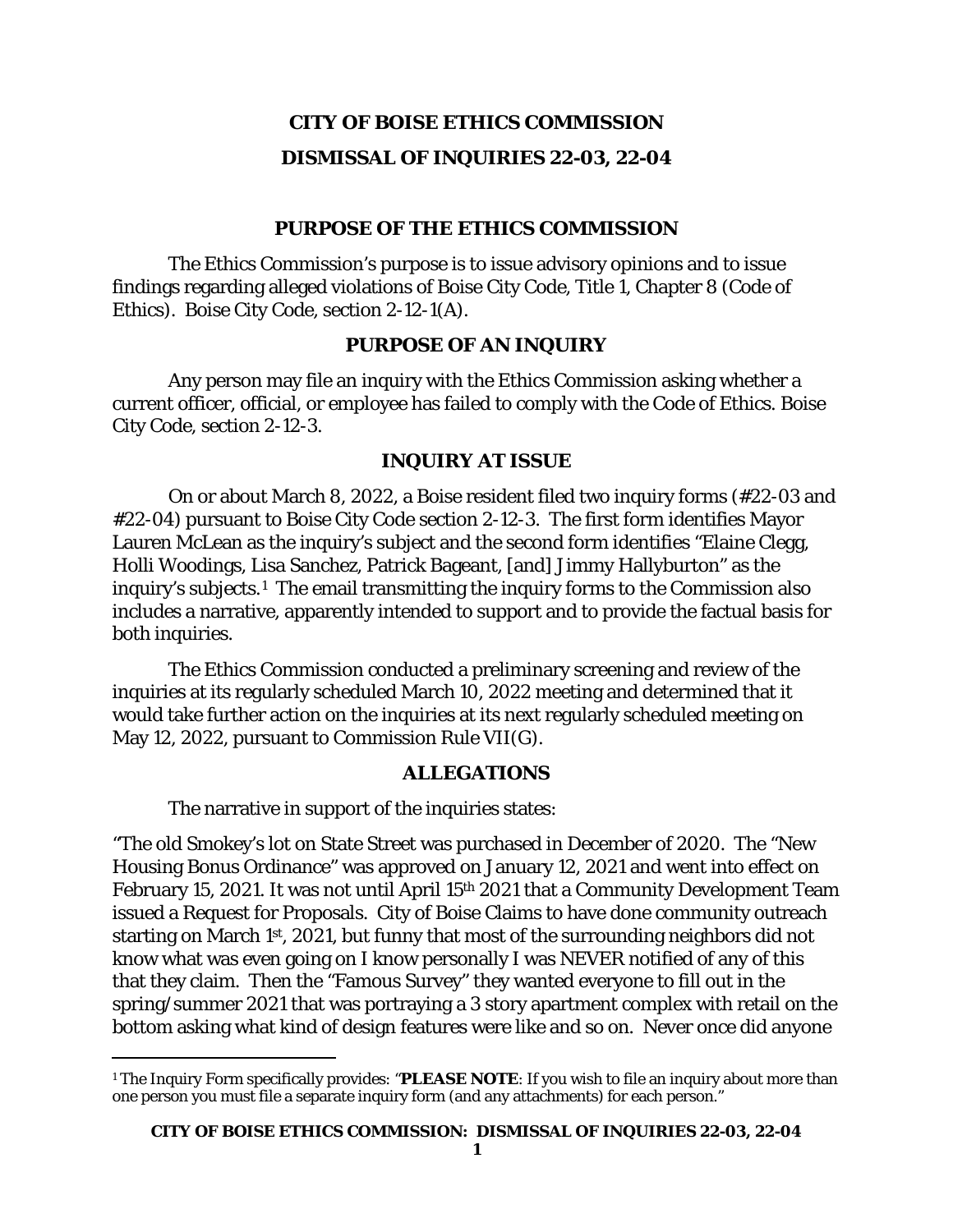come out and say the real intentions building a 5 story building complex overlooking and blocking out the neighbors, until signs were put up the third week of February 2022 stating the real intention of the City of Boise. Fast forward to the Hearing on Planning and Zoning March 7th when a bomb was sprung on the citizens of Boise who live in that neighborhood that they had this "Bonus Housing Ordinance" everyone on the Board and Developers knew what this was and went ahead a passed this. We as citizens never stood a chance to be heard or had any say in in what they slyly put into place. Mayor Lauren McLean and City Council Members put this in place in secret because ultimately they had a use for it. The rules about zoning were put in place to protect not to break and that is what the Mayor and City Council are doing is changing the rules to break them. Also by doing it this way it creates a huge money maker for the City of Boise, so why wouldn't they screw over anyone who stands in their way? Mayor Lauren McLean and City Council Members need to be held accountable for screwing over the citizens in Boise. We deserve better from the people who are supposed to represent the citizens of Boise, not liars and cheaters! I am hoping that you will hold them accountable for what they are doing because if they have done it here I'm sure there are many more instances like this."

The inquiry forms do not identify the provision or provisions of the Ethics Code at issue or any facts that would enable the Ethics Commission and the inquiry subjects to identify the provision or provisions of the Code at issue and the nature of the alleged Ethics Code violation.

#### **DETERMINATION**

After reviewing the inquiries and the provisions of the Ethics Code, the Commission dismisses inquiries 22-03 and 22-04 because the Commission has no jurisdiction over the subject matter and the allegations, if true, do not establish any violation of the Ethics Code. *See,* Boise City Code section 2-12-4(F)(1) and (2); Ethics Commission Rule of Procedure VII(H)(i) and (ii).

### **ANALYSIS**

Pursuant to Boise City Code section 2-12-4(F) and the Commission's Rules of Procedure VII(H), the Commission may dismiss an Inquiry at any time if the Commission determines it has no jurisdiction of the subject matter of the Inquiry or if the facts, if true, would not constitute a violation of the Ethics Code. All dismissals must be in writing, state the reasons for dismissal, and be available to the public. Boise City Code section 2-12-4(F); Boise City Ethics Commission Rules of Procedure section V(H).

Due to the lack of specificity regarding the specific provision or provisions of the Ethics Code at issue, the Commission will briefly address the applicability of the Ethics Code's substantive provisions to the allegations in support of the present inquiries.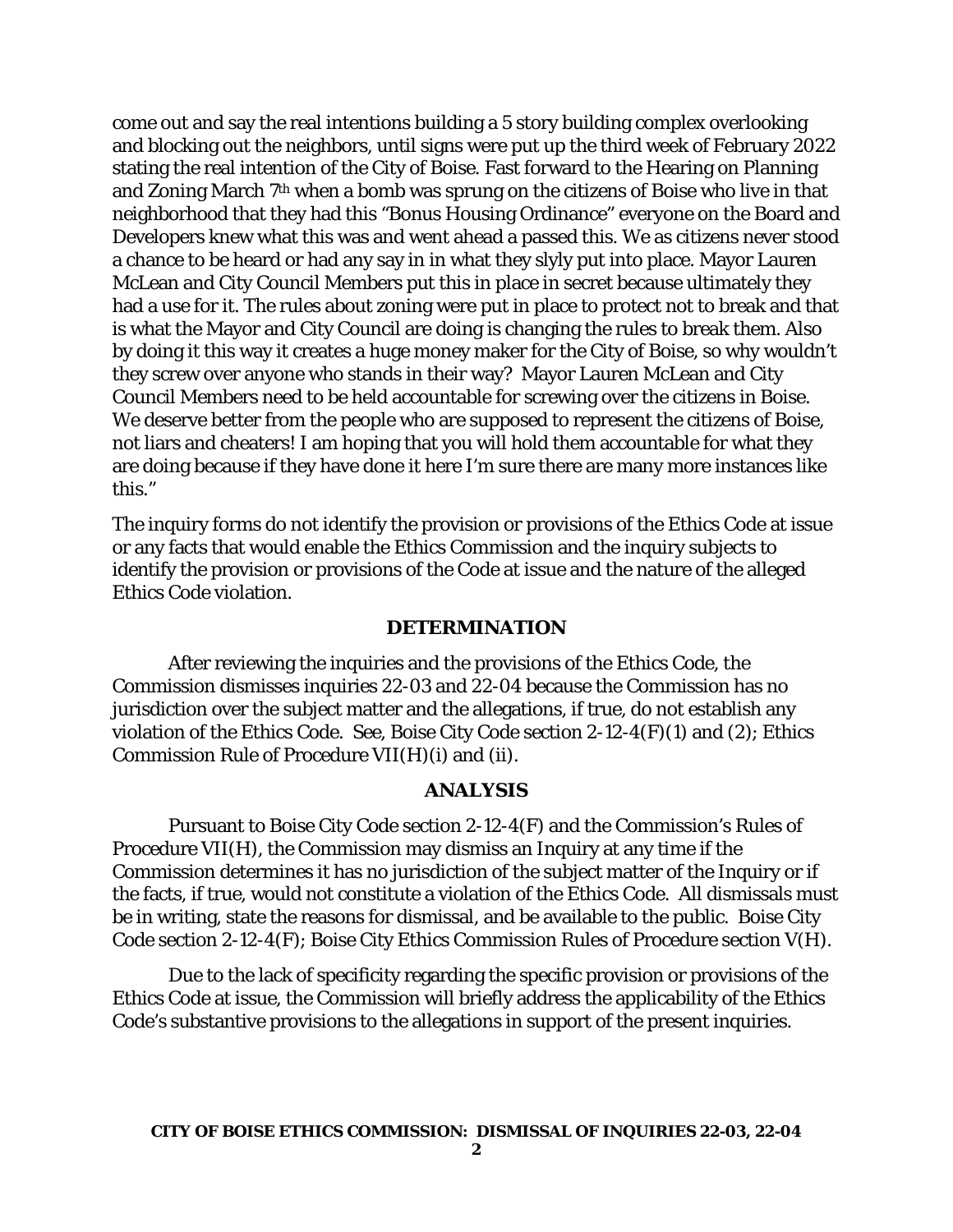# **1. Timeliness**

First, the Commission will not consider any actions that occurred more than one year prior to the filing of the inquiries at issue. Boise City Code, section 2-12-4(C); Ethics Commission Rules of Procedure VII(D).

### **2. Section 1-8-3: Standard of Conduct**

Ethics Code section 1-8-3 prohibits any city official from knowingly:

A. Using his or her official position or office to obtain financial gain for himself or herself.

B. Using or disclosing certain confidential information in a way that could result in financial gain.

C. Accepting any valuable gift from any person or business interested in a business dealing with the City if the official has a discretionary function related to the business dealing.

D. Expending any City resource for personal gain or in an unreasonable or imprudent manner.

The Commission concludes that the allegations of the inquiries are not sufficient to support a finding that any of the officials named in the inquiries failed to comply with the Standard of Conduct provisions of the Ethics Code, as set forth in section 1-8-3. Specifically, the allegations, if taken as true, do not establish that any of the inquiry subjects obtained financial gain from the alleged conduct, disclosed any confidential information, accepted any valuable gifts, or improperly expended City resources.

# **3. Section 1-8-4: Disclosure of Conflicts of Interest**

Ethics Code section 1-8-4 requires city officials to disclose conflicts of interest. The section identifies two different types of conflicts of interest: Actual and apparent. An actual conflict of interest "is defined as a set of circumstances wherein a City official would be required to take an action or make a decision that would affect his or her personal financial or pecuniary interests." An apparent conflict of interest is "one that does not affect the official's personal financial or pecuniary interests, but nevertheless calls into question his or her objectivity and independence."

The allegations in support of the inquiries at issue do not establish the existence of a conflict of interest on the part of any of the named officials and, therefore, are not sufficient to support a conclusion that any of the officials failed to disclose a conflict of interest in violation of section 1-8-4.

# **4. Section 1-8-5: Prohibited Influence and Conduct**

Ethics Code section 1-8-5(A) prohibits a city official from soliciting or receiving any valuable gift, or anything of value, based on any understanding that such official's vote,

**CITY OF BOISE ETHICS COMMISSION: DISMISSAL OF INQUIRIES 22-03, 22-04**